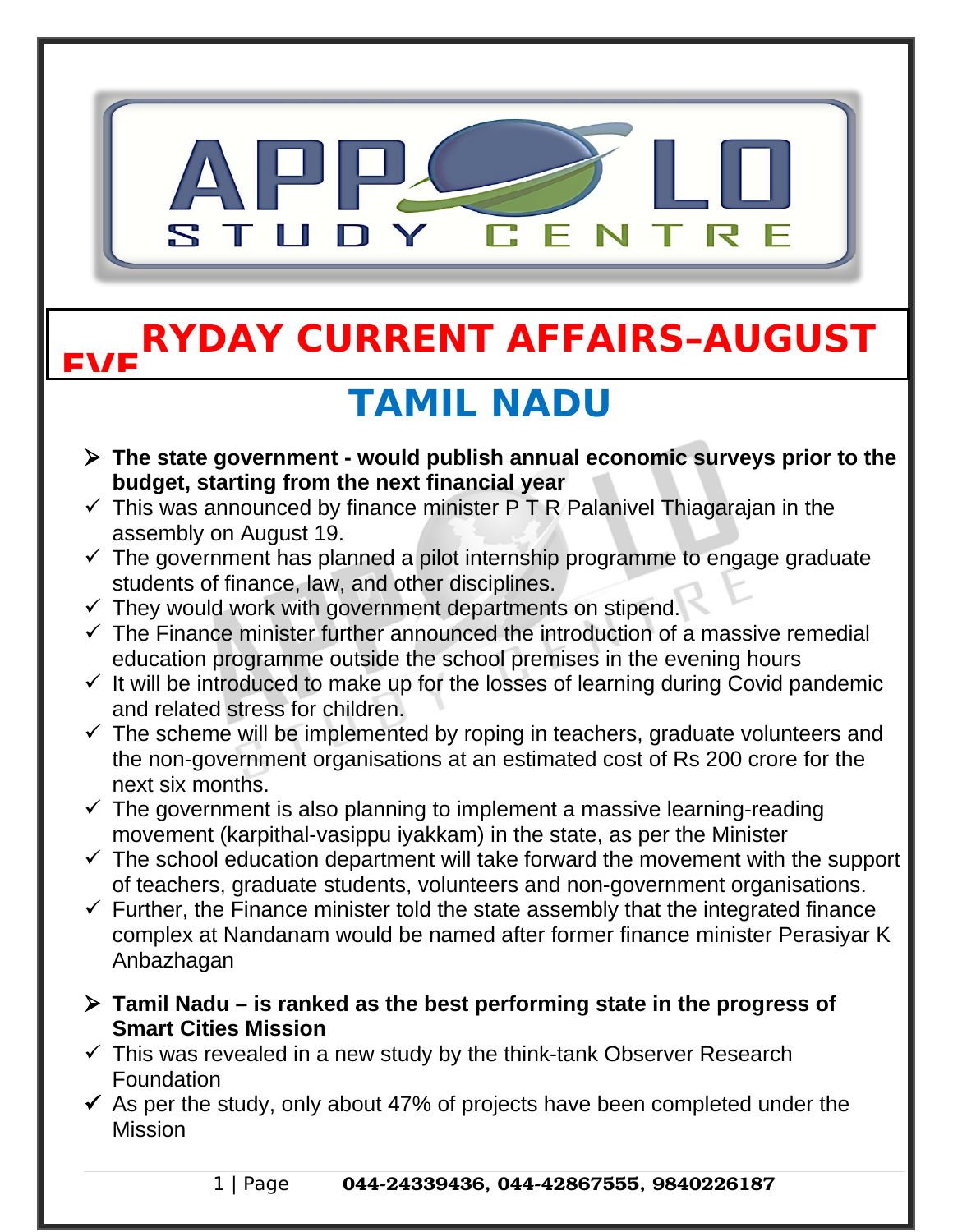- $\checkmark$  Chennai and Coimbatore in Tamil Nadu, Indore, Bhopal and Ujiain in Madhya Pradesh, and Surat and Rajkot in Gujarat figure among the best performers on different criteria
- $\checkmark$  Delhi and Nagaland have completed over 70% of their projects while seven other states have finished 50-60% — Rajasthan, Gujarat, Karnataka, Madhya Pradesh, Goa, Tripura and Andhra Pradesh.
- $\checkmark$  Among cities, New Delhi has the highest percentage of completed projects, followed by Chennai, Indore, Surat and Coimbatore.
- $\checkmark$  Rajkot utilised its funds best, followed by Indore, Ujjain, Bhopal and New Town Kolkata.
- $\checkmark$  At the bottom of the list project completion, among cities, are Puducherry, Amaravati, Bhagalpur, Muzaffarpur and Shillong, where not even one project has been completed.
- $\checkmark$  Among states, Meghalaya has not completed a single project.
- $\checkmark$  The Smart Cities Mission was launched in 2015 to redevelop 100 cities across the country

# **HIGH COURT VERDICT**

- **On August 19, the Madras high court directed the Centre to ensure that all communications between the Centre and the state of Tamil Nadu and its people be in English alone**
- $\checkmark$  A division bench of Justice N Kirubakaran and Justice M Duraiswamy instructed the Centre to strictly follow the provisions of the Official Languages Act.
- $\checkmark$  Once a representation is given in English, it is the duty of the Centre to send a reply only in English, the bench held.
- $\checkmark$  The Judges asked the governments to take steps for preservation and development of all languages, as few languages in the country are thousands of years old and many are 100 years old.
- $\checkmark$  The Centre submitted that there would not be any violation to the Official Languages Act and the Official Language Rules in the future.

## **OBITUARY**

- **Legendary athletics coach and Dronacharya awardee OM Nambiar (89 years) – passed away at Kozhikode on August 19**
- $\checkmark$  OM Nambiar is the man who nurtured one of the greatest athletes in PT Usha and turned her into a global star
- $\checkmark$  Nambiar was one of the first Dronacharya Award winners when he was bestowed with the nation's coaching honour in 1985
- $\checkmark$  In the year 2021, Nambiar was honoured with Padma Shri
- $\checkmark$  Nambiar was with Indian Air Force for 15 years and retired as a Sergeant in 1970
- $\checkmark$  He got a coaching diploma from the NIS-Patiala in 1968 and joined the Kerala Sports Council in 1970, after a brief stint with the Services.